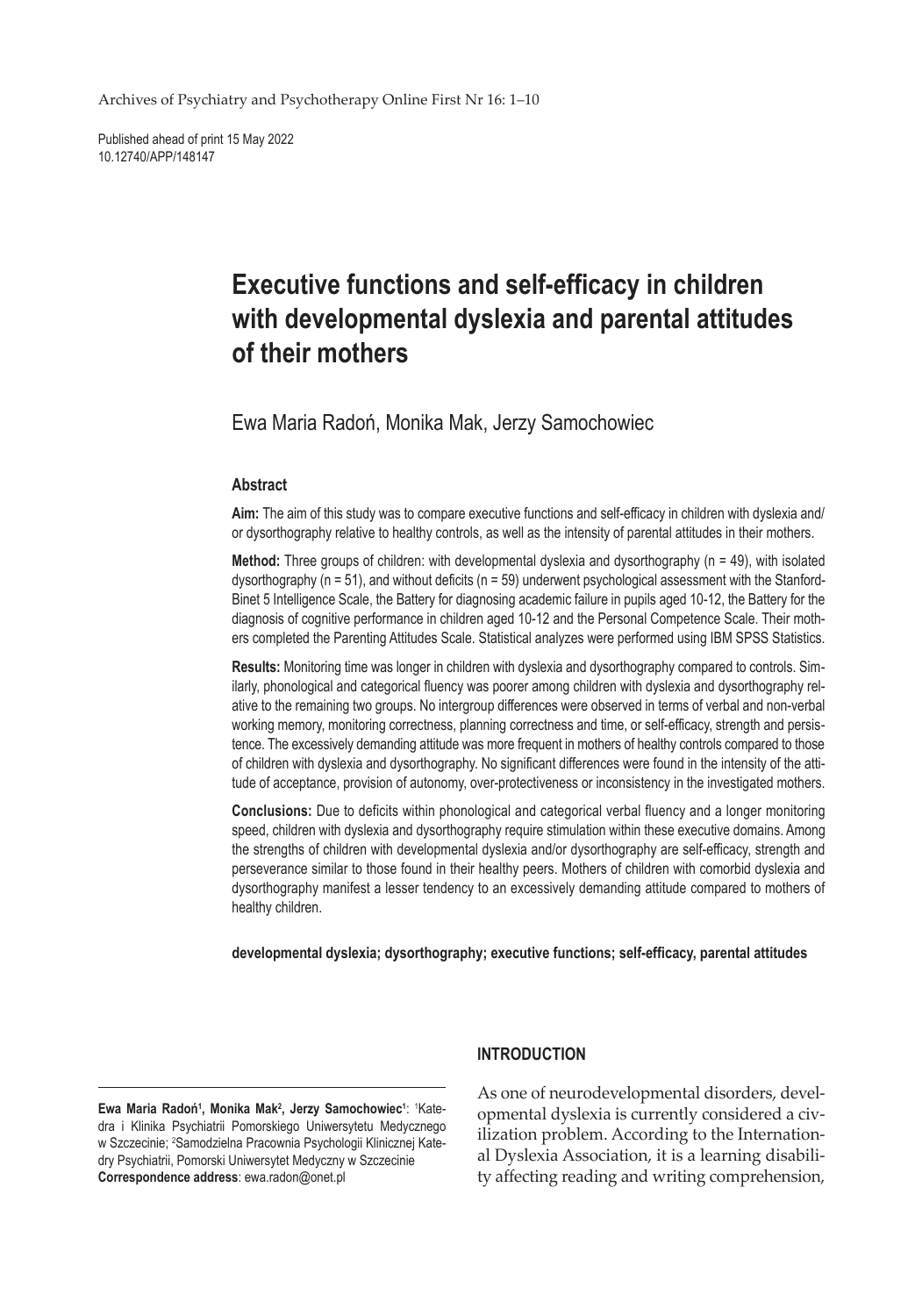resulting from a basic deficit within phonological processing [1]. Its main symptoms include incorrect and/or slow recognition of written words and impaired writing skills, which affect reading fluency and understanding, as well as written expression. All these problems may exist in relative isolation or coincide. Research on the causes underlying the disorder suggest their polyethiology [2]. To date, executive function deficits have not been considered an axial symptom of dyslexia, although some researchers recognize their role in its pathomechanism [3]. Exploration of various components of executive performance in children with learning disabilities is gaining prominence, especially regarding those diagnosed with developmental dyslexia. They are students with special learning needs, for whom the ability to act in a planned manner (controlled largely by executive functions) seems particularly important.

Another significant contributor in the development of a child with dyslexia is their family environment. In families of dyslexic children, there may be inconsistencies between the ideal and real functioning thereof, fostering the formation of negative attitudes in their parents. When a child does not meet parental expectations, an attitude of indifference, inconsistency, rejection or non-acceptance may emerge in the caregivers. Moreover, children diagnosed with dyslexia are more likely to be exposed to excessive demands and pressure from the family environment in order to increase their involvement in eliminating learning difficulties [4]. Their educational failures may also trigger negative behaviors in the form of excessive strictness, criticism, repeated admonitions, shouting, ridicule or punishment [5]. Other parents may, in turn, become overly protective or overly focused on the child's academic problems. In consequence, they may excessively control their offspring's actions or help them out. Such frequent taking over of responsibility for school tasks by parents may have negative outcomes in their children, in the form of tendencies to withdraw from activity or manifest reduced sense of competence or self-worth.

Therefore, it seems worthwhile to also monitor the level of self-efficacy in children with developmental dyslexia, as their individual beliefs concerning the ability to control their activity in achieving set goals may significantly affect the education process. Given that self-efficacy is mainly construed based on previous achievements or lack thereof, pupils with developmental dyslexia are very likely to form unfavorable beliefs about their poor educational competences [6]. An extensive meta-analysis comparing 61 studies revealed children with dyslexia to manifest reduced sense of competence in terms of school achievement [7]. As for adolescents with learning disabilities, reduced self-efficacy has been found in both foreign and Polish studies [8,9,10]. Polish pupils with dyslexia demonstrated lower level of generalized self-efficacy, lesser power to engage in activities and less persistence in striving for success relative to controls. Compared to their peers, they also reported poorer motivation to take up challenges, expected failure more frequently and were more likely to respond with resignation in task-related situations.

#### **AIM**

The main aim of this study was to compare executive functions and self-efficacy in children with dyslexia and/or dysorthography relative to healthy controls, as well as the intensity of parental attitudes in their mothers.

#### **MATERIAL AND METHODS**

The study included 159 children from the West Pomeranian Voivodeship and their mothers. Sample size was determined based on the following parameters: medium effect size  $(f = 0.25)$ ,  $\alpha$  = 0.05, test power = 0.8, number of groups: 3. Upon purposeful selection, all of the participants provided voluntary and informed consent to participate in the study. This research protocol was approved by the Bioethics Committee of the Pomeranian Medical University in Szczecin.

The sample was divided into three groups: with the diagnosis of dyslexia and dysorthography  $(n = 49)$ , with the diagnosis of isolated dysorthography  $(n = 51)$ , and a control group including children without any developmental deficits ( $n = 59$ ). No significant differences were found between groups in terms of age or IQ lev-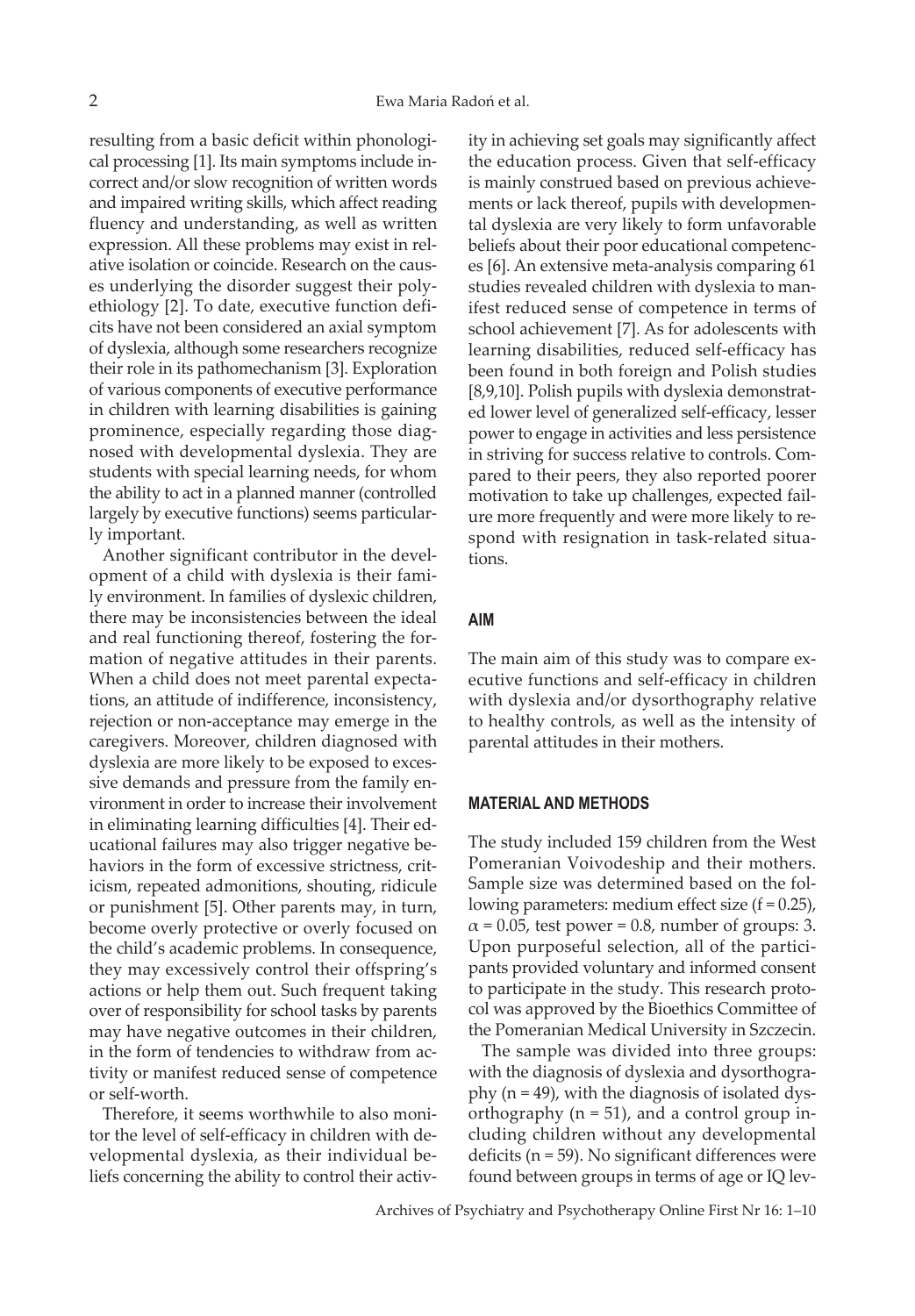el. The mean age of children with dyslexia and dysorthography was 136.93 months (*SD = 8.47*), children with isolated dysorthography – 139.45 months (*SD = 9.13*), and healthy controls – 139.32 months (*SD = 10.52*). The inclusion criteria to the clinical groups were: age from 10 to 12 years; diagnosis of dyslexia and dysorthography or isolated dysorthography based on a full psychological and pedagogical assessment and ICD-10 criteria; grade IV, V or VI student status; average level of intelligence; and consent to participate in the study. The exclusion criteria were: visual and/or hearing impairment; the presence of neurological or psychiatric disorders; and being brought up in a foster or adoptive family. The inclusion criteria to the control group were similar, except for the diagnosis of neurodevelopmental disorders, as the controls had to demonstrate at least average literacy skills. Male gender dominated in all three groups: boys constituted 69.4% of the group diagnosed with dyslexia and dysorthography, 62.7% of the group diagnosed with isolated dysorthography, and 61% of the control group. Children with dyslexia and dysorthography and controls resided mainly in urban areas (53.1% and 64.4%, respectively), whereas those with isolated dysorthography came mainly from rural environments (51%). The mothers of children with dyslexia and dysorthography were aged 28 to 52 years (*M = 38.98; SD = 5.24*), the mothers of children with isolated dysorthography 33 to 49 years (*M = 40.18; SD = 4.04*), and the mothers of controls 31 to 51 years (*M = 39.37; SD = 4.20*).

Assessment consisted of two to three meetings lasting between 40 and 80 minutes and was based on the use of a set of standardized tools with good validity and reliability indices. The verbal and non-verbal working memory were tested with *The Stanford-Binet 5 Intelligence Scale* by Roid et al., created for the assessment of intelligence and cognitive abilities in the population and special groups [11]. The diagnosis of dyslexia and/or dysorthography was based on the *Battery for the diagnosis of the causes underlying school failure in pupils aged 10-12* created by Bogdanowicz et al., including tests of functions, processes and abilities necessary for the efficient reading and writing skills (ie. visual-spatial, auditory-linguistic and perceptual-motor integration) [12]. Three tests included in the *Battery for* 

*the diagnosis of cognitive functions in children aged 10-12 PU-1* by Borkowska et al. were used to assess executive performance. These were: a computer-assisted version of the *Ridiculousness Test,* measuring the ability to monitor representation; *the Phonological and Categorical Verbal Fluency Test*, assessing verbal fluency; and *the Map of the Park Test*, measuring planning ability and cognitive control [13]. The level of self-efficacy was assessed with the self-report *KompOs – Personal Competence Scale* by Juczyński, a tool measuring one's general beliefs concerning their ability to act effectively and persistently. The scale also measures beliefs about one's strength to initiate an action and the perseverance to carry it on. It contains 12 items rated on a 4-point scale [14]. To determine parental attitudes in the mothers, the 50-item *Parental Attitude Scale* by Plopa was used, corresponding to five dimensions of parental attitudes: acceptance-rejection*,* excessive demands*,* autonomy*,* inconsistency and overprotectiveness*.* The statements are rated on a 5-point scale [15]. The research procedure also included documentation analysis and developmental interview. Statistical analyzes were performed using IBM SPSS Statistics 26.0. Basic descriptive statistics and the normality of distribution were calculated with the Shapiro-Wilk test. Inter-group comparisons were performed using a one-way analysis of variance. Statistical significance was set at  $\alpha$  = 0.05. Most of the variables had normal distribution. Welch's correction was applied when the variances in the compared groups were not homogeneous. The post hoc Bonferroni test was performed for the homogenous and the Games-Howell test for the heterogeneous variances.

#### **RESULTS**

As regards the efficiency of executive functions, significant differences were observed in terms of verbal working memory, monitoring correctness and time, as well as phonological and categorical fluency. Post hoc analysis showed longer monitoring time in children with dyslexia and dysorthography compared to controls (*p* = 0.046). Phonological fluency was poorer among children with dyslexia and dysorthography compared to controls  $(p = 0.001)$  and chil-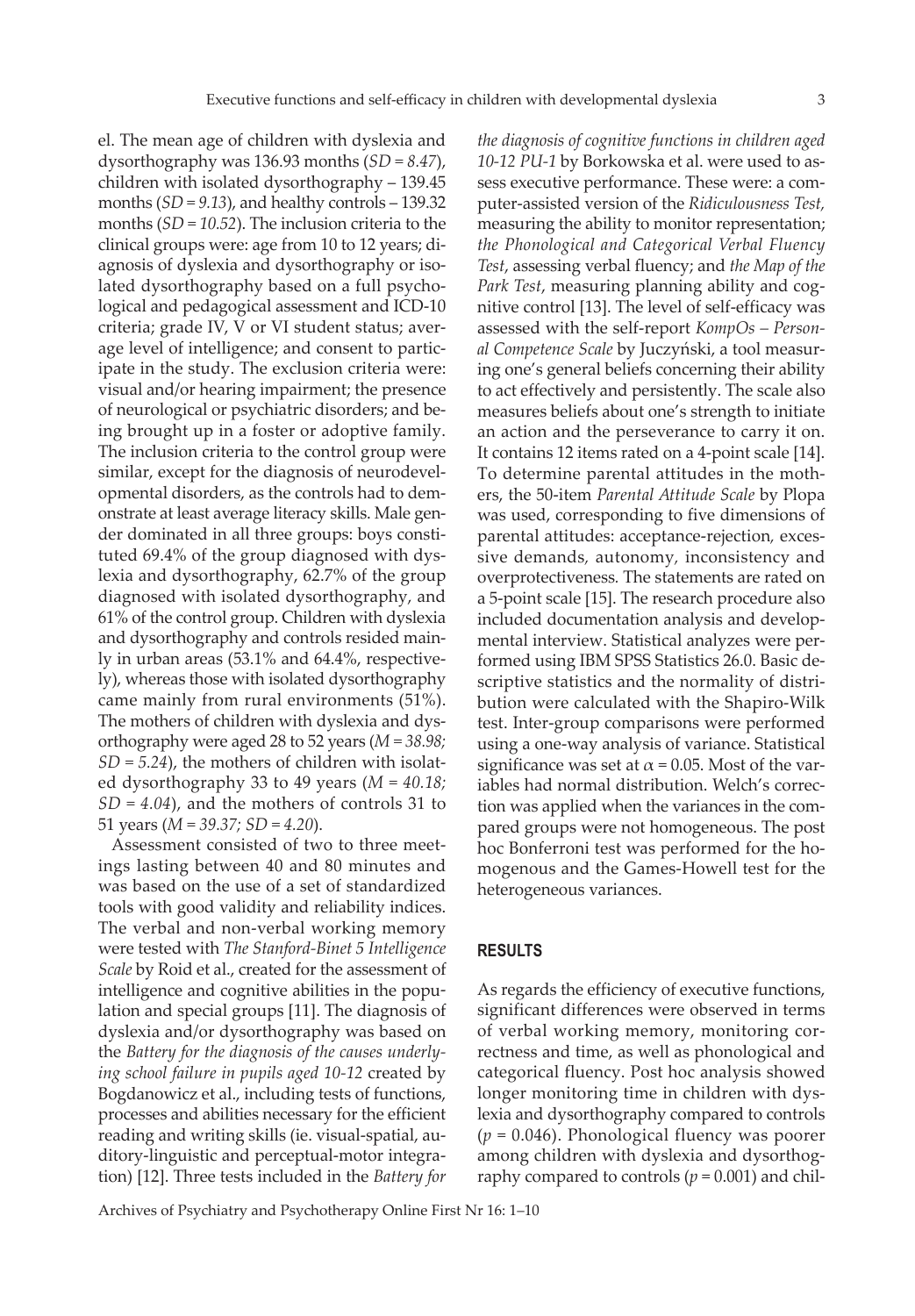dren with isolated dysorthography ( $p = 0.006$ ). Similarly, categorical fluency was poorer in children with dyslexia and dysorthography than in controls  $(p \le 0.001)$  and those with isolated dysorthography (*p* <0.001). After adjusting for multiple comparisons, the inter-group

differences in monitoring accuracy and verbal working memory turned out insignificant  $(p > 0.05)$ . Similarly, no significant differences were found in terms of non-verbal working memory or planning accuracy and time. All results are presented in Table 1.

|                                 | Control group<br>$(n = 59)$ |           | Isolated<br>dysorthography<br>$(n = 51)$ |           | <b>Dyslexia</b><br>and dysorthography<br>$(n = 49)$ |           |                    |         |          |
|---------------------------------|-----------------------------|-----------|------------------------------------------|-----------|-----------------------------------------------------|-----------|--------------------|---------|----------|
|                                 | M                           | <b>SD</b> | M                                        | <b>SD</b> | M                                                   | <b>SD</b> | F                  | р       | $\eta^2$ |
| Non-verbal working memory       | 19.69                       | 2.47      | 19.75                                    | 2.61      | 19.14                                               | 1.95      | 1.01               | 0.368   | 0.01     |
| Verbal working memory           | 19.46                       | 1.49      | 19.49                                    | 1.16      | 18.80                                               | 1.78      | 3.49               | 0.032   | 0.04     |
| Monitoring                      | 38.39                       | 1.22      | 37.86                                    | 1.47      | 37.76                                               | 1.45      | 3.37               | 0.036   | 0.04     |
| Monitoring time                 | 92.37                       | 23.46     | 93.61                                    | 21.72     | 103.27                                              | 23.64     | 3.46               | 0.033   | 0.04     |
| Phonological fluency (letter K) | 12.68                       | 3.74      | 12.37                                    | 3.06      | 10.18                                               | 3.62      | 7.77               | < 0.001 | 0.09     |
| Categorical fluency (animals)   | 20.17                       | 5.37      | 19.41                                    | 3.76      | 16.53                                               | 3.46      | 12.12 <sup>a</sup> | < 0.001 | 0.11     |
| Planning                        | 5.10                        | 1.27      | 5.57                                     | 1.32      | 5.41                                                | 1.31      | 1.86               | 0.159   | 0.02     |
| Planning time                   | 0.159                       | 52.37     | 83.47                                    | 50.87     | 71.82                                               | 26.77     | 0.98               | 0.378   | 0.01     |

|  |  | Table 1. Inter-group comparisons in terms of the efficiency of executive functions |  |  |  |  |  |  |
|--|--|------------------------------------------------------------------------------------|--|--|--|--|--|--|
|--|--|------------------------------------------------------------------------------------|--|--|--|--|--|--|

a Welch's correction was applied

No significant differences were found in terms of self-efficacy, strength or perseverance. This means that all children displayed similar levels of self-efficacy and its two dimensions. The results are presented in Table 2.

|                          | Control group<br>$(n = 59)$ |           | Isolated<br>dysorthography<br>$(n = 51)$ |      | <b>Dyslexia</b><br>and dysorthography<br>$(n = 49)$ |           |                   |       |          |
|--------------------------|-----------------------------|-----------|------------------------------------------|------|-----------------------------------------------------|-----------|-------------------|-------|----------|
|                          | M                           | <b>SD</b> | M                                        | SD   | M                                                   | <b>SD</b> |                   |       | $\eta^2$ |
| Self-efficacy            | 33.32                       | 6.56      | 34.29                                    | 4.90 | 34.78                                               | 4.67      | 0.90 <sup>a</sup> | 0.411 | 0.01     |
| Strength (dimension)     | 16.73                       | 3.62      | 17.18                                    | 2.98 | 17.82                                               | 3.56      | 1.36              | 0.259 | 0.02     |
| Perseverance (dimension) | 16.56                       | 3.78      | 17.10                                    | 3.23 | 17.14                                               | 2.46      | 0.50 <sup>a</sup> | 0.606 | 0.01     |

|  |  | Table 2. Inter-group comparisons in terms of self-efficacy |  |  |
|--|--|------------------------------------------------------------|--|--|
|--|--|------------------------------------------------------------|--|--|

a Welch's correction was applied

As for maternal attitudes, significant differences were found in terms of the intensity of the demanding attitude. Detailed post hoc analysis showed its higher values in the mothers of controls compared to the mothers of children with

dyslexia and dysorthography (*p* = 0.041). No other significant differences were found in the investigated sample. The results are presented in Table 3.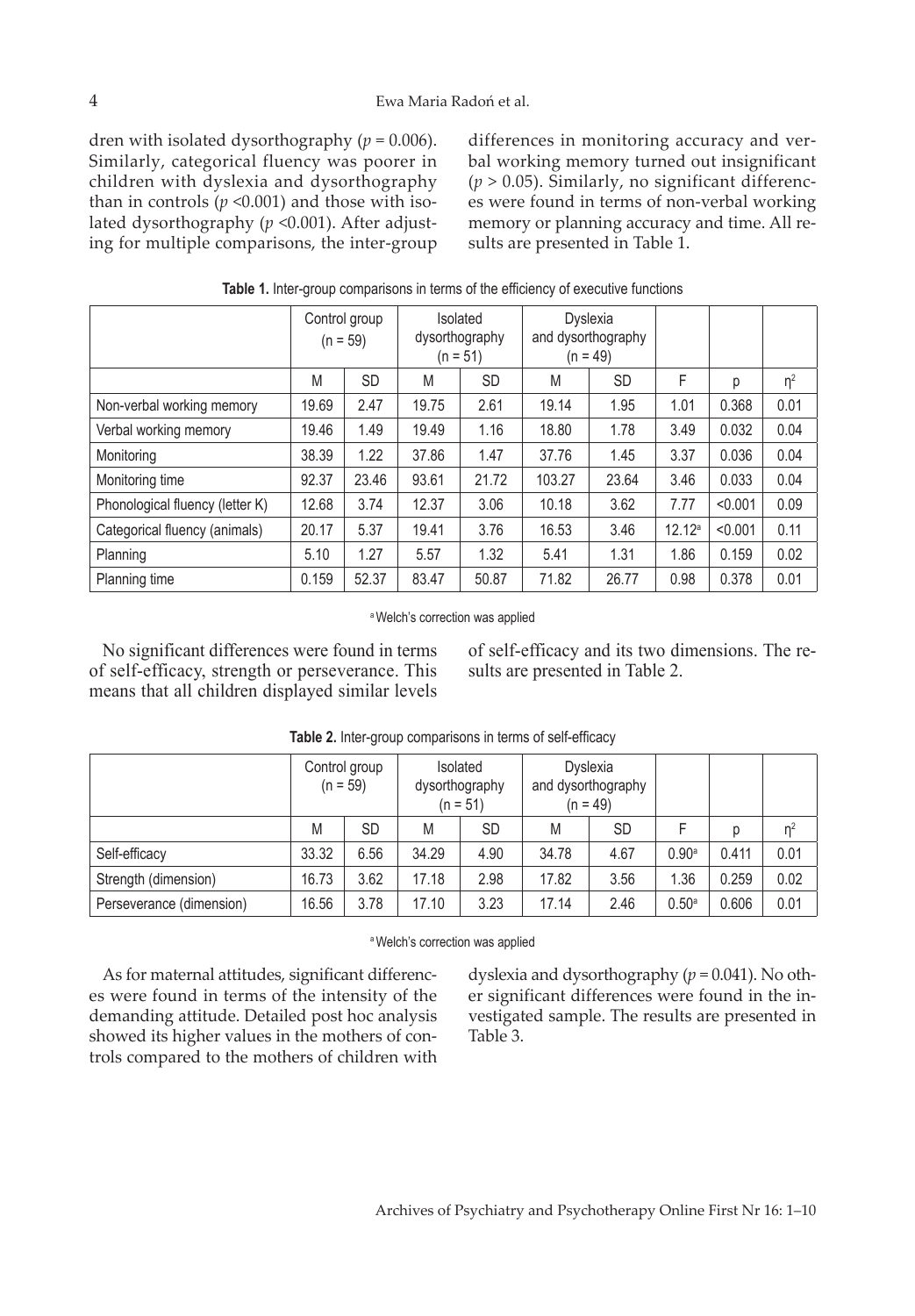| Maternal attitude | Control group<br>$(n = 59)$ |      | Isolated dysorthography<br>$(n = 51)$ |           | Dyslexia and<br>dysorthography ( $n = 49$ ) |      |      |       |          |
|-------------------|-----------------------------|------|---------------------------------------|-----------|---------------------------------------------|------|------|-------|----------|
|                   | M                           | SD   | M                                     | <b>SD</b> | M                                           | SD   | F    | р     | $\eta^2$ |
| Accepting         | 43.85                       | 5.01 | 44.71                                 | 3.94      | 43.51                                       | 4.56 | 0.93 | 0.397 | 0.01     |
| Autonomy          | 37.76                       | 3.88 | 37.78                                 | 4.60      | 36.57                                       | 4.49 | 1.32 | 0.271 | 0.02     |
| Protective        | 28.27                       | 7.95 | 28.51                                 | 6.90      | 25.37                                       | 7.75 | 2.70 | 0.070 | 0.03     |
| Demanding         | 28.78                       | 7.30 | 27.43                                 | 6.16      | 25.49                                       | 6.90 |      | 3.16  | 25.49    |
| Inconsistent      | 23.71                       | 7.72 | 22.59                                 | 7.66      | 21.10                                       | 6.75 | 1.66 | 0.193 | 0.02     |

**Table 3.** Inter-group comparisons in terms of maternal attitudes

#### **DISCUSSION**

Several differences emerged in the executive performance of children with dyslexia and dysorthography relative to the controls without learning disabilities. One of the discrepancies concerned monitoring speed, found to be longer in the former group. Interestingly, children with isolated dysorthography demonstrated similar performance to their healthy counterparts, both in terms of speed and correctness of monitoring. Children with dyslexia and dysorthography are therefore likely to require more time to achieve outcomes similar to their healthy peers when performing monitoring tasks involving detection of nonsense and illogicality. This is consistent with the results of Reiter et al., who found children with developmental dyslexia to need more time to process information [3]. Moreover, there is also evidence of executive deficits in the form of poorer processing speed and slower reaction time in adolescents with dyslexia [16]. Our findings suggest that when spelling disorders co-occur with difficulties concerning reading correctness and pace, it translates to poorer executive performance in the form of a lower monitoring speed, although the level of correctness remains intact (ie. is similar to that of healthy controls). However, some reports yield contradictory results, suggesting that children diagnosed with developmental dyslexia may also manifest dysfunctions within their capacity to monitor mistakes and solve problems [17]. Nevertheless, the observed inconsistencies may be partially accounted for by the use of different diagnostic tools.

Children with dyslexia and dysorthography presented poorer verbal fluency compared to

children from the control group and those with isolated dysorthography. Given the dominant role of executive processes in verbal expression, it should be noted that children with dyslexia and dysorthography manifest poorer executive functioning responsible for selection of a memory search strategy, control of the task progress and maintaining compliance with the imposed criterion. Children with isolated dysorthography showed a similar level of verbal fluency (both phonological and categorical) to children without deficits, which suggests they may possess more effective resource searching strategies, alongside a greater capacity to maintain them, and, if necessary, flexibly change between them compared to children with dyslexia and dysorthography. Limited access to the resources of semantic memory and the phonological lexicon in children with dyslexia and dysorthography has been described in other studies [3, 18, 19, 20, 21]. Of note, poorer phonological and categorical fluency in this clinical group may partially result not only from the reduced capacity to generate words in particular subcategories, but also from a reduced processing speed, as it is known that the utterance of a sentence requires a limited temporal frame. Given the longer monitoring time recorded in this group, it seems likely that the speed of certain cognitive functions and information processing may be lesser in children with dyslexia and dysorthography. The results of this study also suggest that children with cooccurring dyslexia and dysorthography exhibit poorer executive performance in linguistic tasks, which is consistent with the commonly accepted finding that the underlying mechanism of this disorder are deficits in phonological processing [21, 22, 23, 24]. They are also partially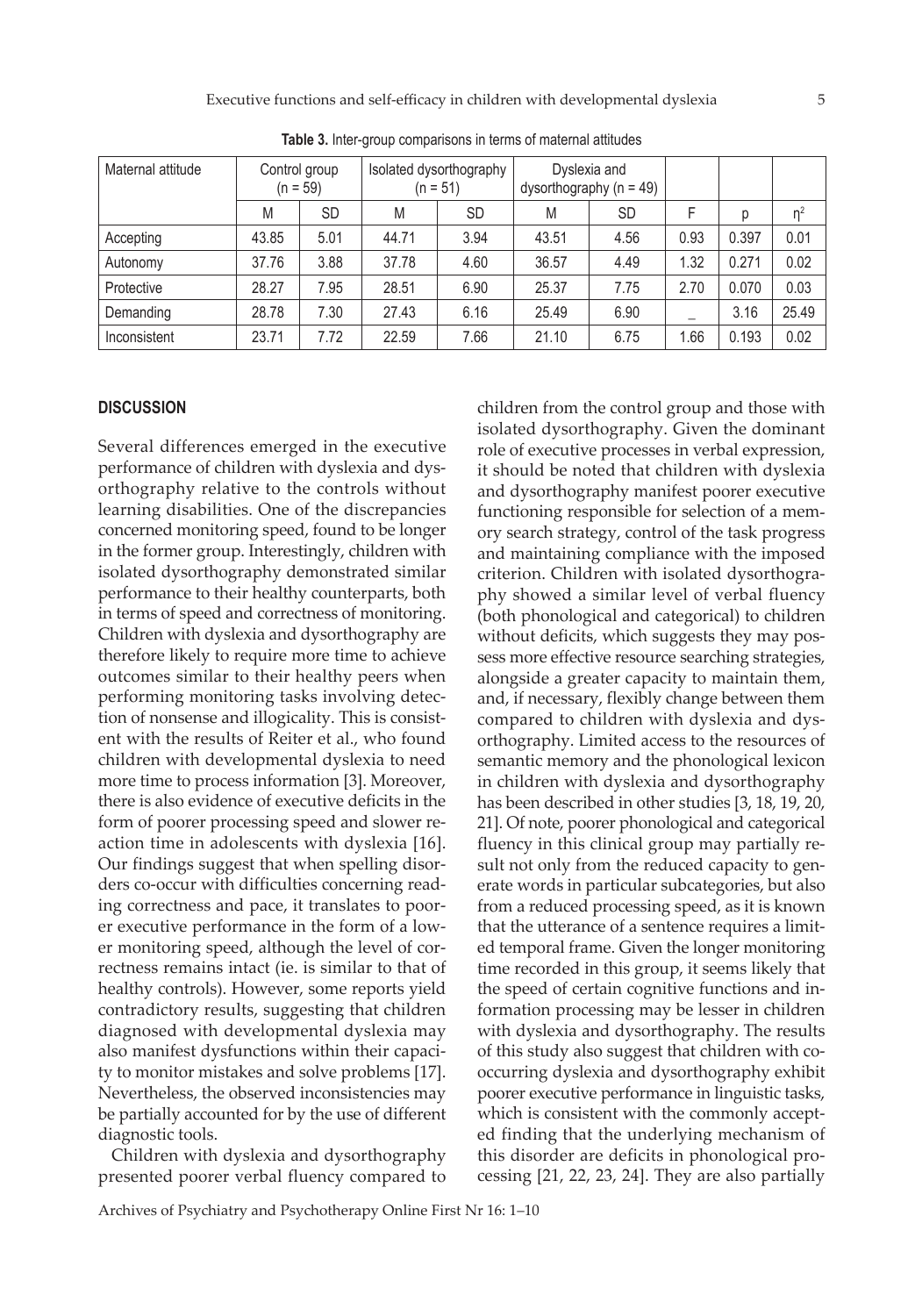consistent with the double deficit theory, which, apart from the impaired phonological processing, highlights deficits within information processing and naming speed in developmental dyslexia – emphasizing the impact of slow processing on reading fluency. It thus seems valid to consider including slow processing speed and reduced verbal fluency in the scope of executive dysfunctions present in the clinical picture of dyslexia [25, 26]. Therefore, the assessment of children who are at risk of developing dyslexia and dysorthography should be extended to test for verbal fluency, both phonological and criterion-related, as well as to assess monitoring speed. In addition, therapeutic programs supporting cognitive functioning of children in at-risk groups should include training of these skills. Strengthening of resources related to strategies responsible for achieving set goals, an efficient speed of monitoring performed activities or flexible behavioral adaptation could offer tangible benefits.

All examined groups showed similar cognitive efficiency in terms of verbal and non-verbal working memory, reaction time and correctness, and correctness of monitoring. Such lack of significant differences within the above skills across the children with and without learning disabilities suggests that they are likely to constitute important resources which could lay the ground for compensatory interventions. A similar level of development of the memory processes via which various types of information (verbal and visual) placed in short-term memory are checked, grouped and transformed, should be conducive to effective mental work on various educational tasks and challenges. It is of note, however, that maintaining similar abilities as properly developing peers in terms of storing, processing and extracting information (especially verbal) in/from short-term memory is a finding that is rarely described in previous research [27]. There is a large body of evidence reporting dysfunctions within both verbal and nonverbal working memory in this clinical group [3, 16, 28, 29]. Such discrepancy apparent in this study may be partly due to the lack of random selection of participants to the control group and inclusion of only those children whose parents provided their consent. Another factor could be the low age of children, as due to the dynamics of the development of executive functions, a greater discrepancy in the results between children from clinical and healthy groups can be expected as they grow older. Therefore, in the future, it would be worthwhile to conduct longitudinal studies comparing the efficiency of verbal working memory also in older children and adolescents with developmental dyslexia. Last but not least, found differences may be due to the use of different testing tools. Meta-analyzes suggest that although the occurrence of executive problems is frequent among children with developmental dyslexia, the results of individual research may largely depend on how executive functions are defined and tested [28]. Interestingly, some authors also failed to observe reduced performance of tasks involving the visual-spatial working memory in children with developmental dyslexia [22, 30], while the reported differences relative to the control group existed only in the performance of verbal tasks [18]. Dyslexic individuals scored significantly lower in tasks involving repetition of series of numbers and words or pseudo-words, although they did not manifest significant differences in tasks related to reconstructing the location of points on a plane, geometric patterns or the order of presented sequences from memory. Hence, problems seemed to have occurred whenever working memory was used to perform linguistic tasks involving phonological loop, but not those of a visual-spatial nature [21, 22]. This suggests that research on verbal and non-verbal working memory skills in this clinical group should be continued.

This study showed that relative to controls, children with dyslexia and dysorthography and isolated dysorthography showed similar executive performance in terms of reaction planning. This pertains to both the processing speed and the effectiveness of cognitive control in accordance with the provided criterion. Similar performance can be interpreted as a resource thanks to which these children can predict and design subsequent stages of their activities, also as regards their education, as effectively as their healthy peers. As per educational requirements, the activity of planning, involving both working memory and inhibition processes, seems to be extremely useful as it allows pupils to manage their actions in a planned and intentional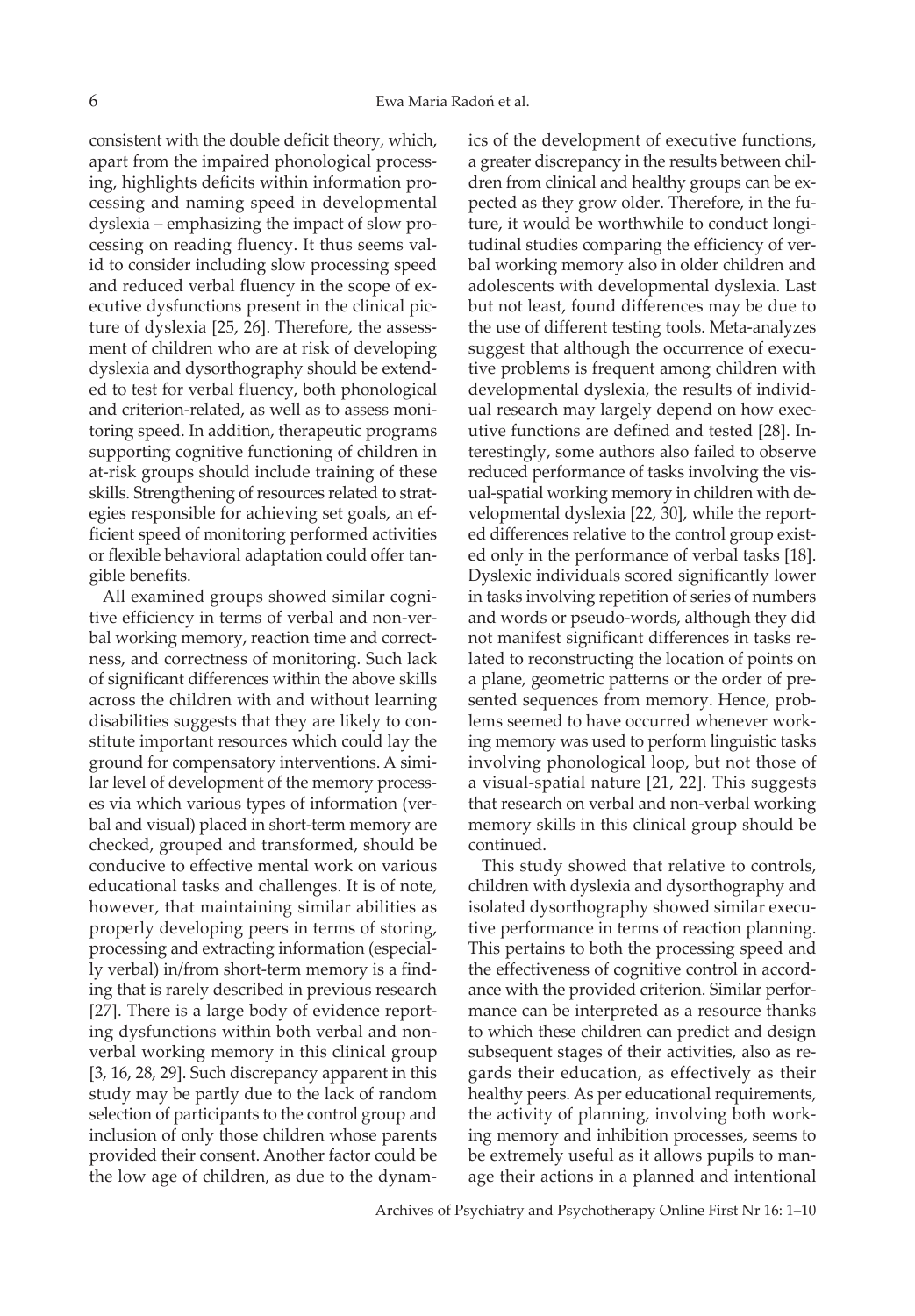manner. According to this study results, children with dyslexia and/or dysorthography are equally capable of setting and pursuing goals according to a previously ordered sequence as their peers without learning disorders, which corroborates previous findings [19].

In the course of the analyzes, children with dyslexia and/or dysorthography turned out to show a similar level of self-efficacy and its two dimensions: strength and persistence as their peers from the control group. This shows that despite the academic difficulties in reading and/ or writing, children from the clinical groups manifest a similar sense of personal competence and similar capacity to initiate and continue actions as their healthy counterparts. Self-efficacy may therefore be construed as their important resource, which, if skilfully taken advantage of by specialists, can be a valuable factor compensating for learning problems. It will also help them treat any encountered difficulties in terms of a challenge, which bodes well for the potential therapeutic interventions. Hence, children with dyslexia and/or dysorthography are likely to be as successful in engaging in the intended activities as their peers, which was also found in previous studies [31, 32]. There is, however, also contrary evidence. Kowaluk – Romanek [9] and Gindrich [10] unanimously reported adolescents with dyslexia to demonstrate a lower level of generalized self-efficacy and less persistence in striving for success. Several factors may be responsible for these discrepancies. First, the children participating in this study were young enough for their capacity for self-awareness, insight, and reliable self-esteem to be limited. It is also very likely that the age-related immaturity of objective self-assessment and the presence of a psychologist triggered a particular willingness to generate a more positive self-presentation and respond in line with the assumed social expectations. Third, due to the short time from diagnosis, the participants may not have experienced too many deficits yet, which would otherwise translate into reporting a lower sense of self-efficacy. Perhaps such a problem will appear in the future, when learning difficulties accumulate, and both a tendency to engage in self-criticism and insight increase. The last factor that may have affected the observed lack of intergroup differences in the sense of self-effi-

cacy is the fact that even prior to diagnosis, pupils with dyslexia and/or dysorthography had been attending remedial or correctional classes, whose effect was not intended as strictly therapeutic, but which could indirectly fulfill such a function. According to Łodygowska [33], the sense of self-efficacy is related to the therapeutic experiences of dyslexic children, and pupils provided with systematic and specialist assistance show a stronger sense of self-efficacy, strength and perseverance, compared to those who have not experienced this type of support. Therefore, it cannot be ruled out that these initial interventions had a positive effect on the sense of self-efficacy of children diagnosed with dyslexia and/ or dysorthography, thus mitigating the differences between them and controls. Therefore, this warrants the use of ad hoc preventive actions aimed at maintaining the desired sense of personal competence, strength to initiate actions and perseverance to carry them out in the future. It may be particularly important in the later stages of education, where problems resulting from dyslexic and/or dysorthographic deficits may accumulate and deteriorate, thus contributing to the risk of undermining the sense of self-efficacy in children.

The repertoire of parental attitudes of mothers of children with dyslexia and dysorthography and isolated dysorthography showed many similarities to the attitudes of mothers of healthy children. That is, all investigated children experienced a similar level of acceptance, autonomy, protection and inconsistency on the part of their mothers. The only difference involved a lesser tendency to exhibit excessive demands observed in the mothers of children with concomitant dyslexia and dysorthography relative to the mothers of controls. This means that they are less strict and more accepting of their children's failures, criticism or objections. They are more lenient when it comes to assessing their children's performance and more likely to take into account their natural abilities. Such an attitude serves as a protective factor especially in the case of children with the greatest deficits, shielding them from exaggerated expectations and excessive pressure. Interestingly, a similar attitude of reduced requirements was not observed in the mothers of children with isolated dysorthography. This may be due to the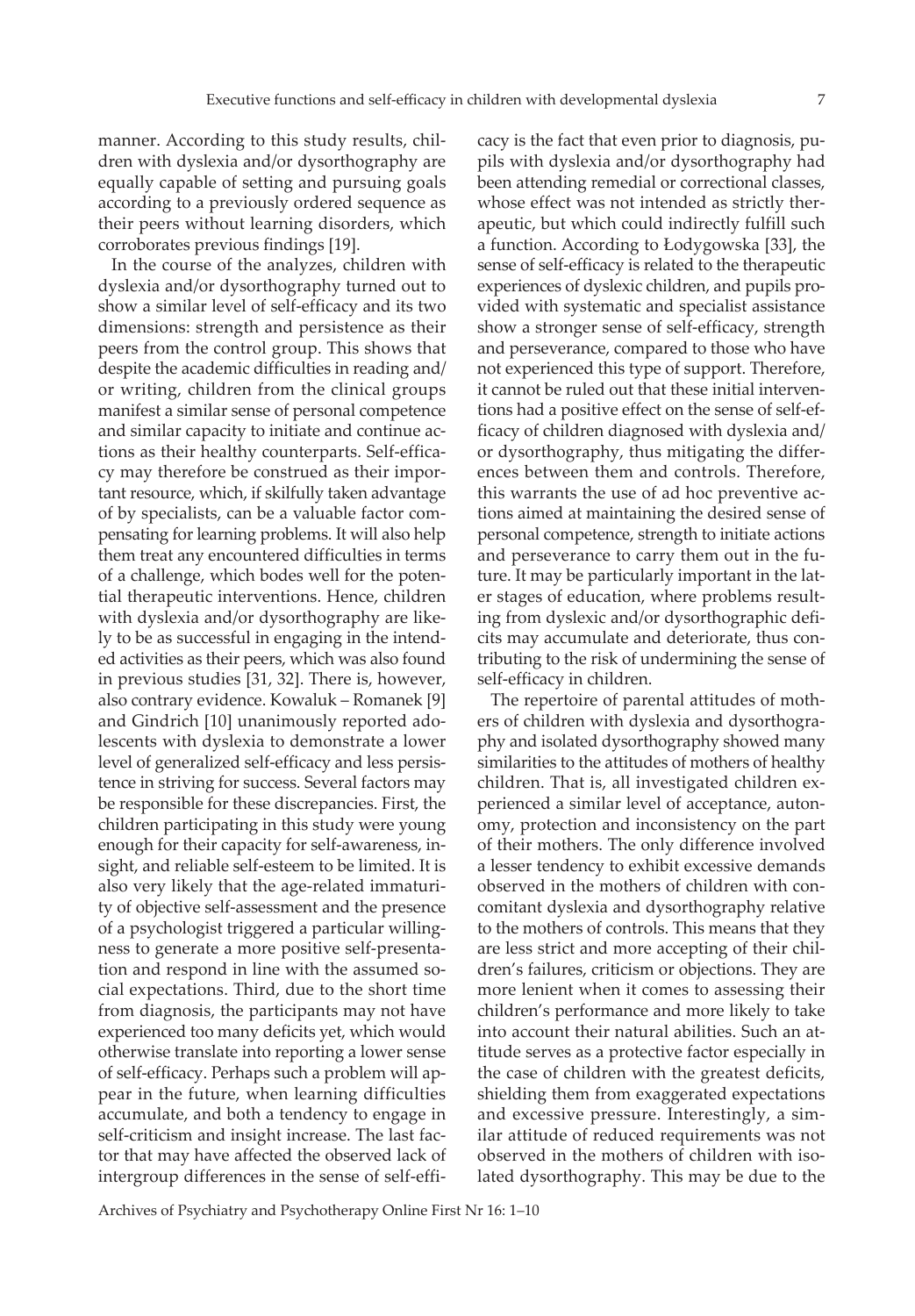lower number of concerning symptoms (which are mainly limited to the activity of writing) in this group of children, which in turn does not prompt the mothers to significantly lower their expectations. Therefore, psychoeducational programs should be offered to mothers of children from this clinical group, with an aim to modify their attitudes to e.g. lessen their expectations. The development of such parenting guidelines should make the mothers of these children aware that isolated writing disorders also require a special parental approach, which should not include the same expectations and requirements that are placed on children without neurodevelopmental disorders. These results reveal that, contrary to initial expectations, the mothers of children with dyslexia and/or dysorthography are no less accepting, no more demanding, protective, inconsistent or providing less autonomy to their offspring than the mothers of healthy children. This study did not find children diagnosed with developmental dyslexia to be more exposed to criticism, excessive pressure and unrealistic demands from their mothers [4,5]. Nevertheless, previous reports show that parents of dyslexic children do tend to present their attitudes towards their offspring in a much more favorable light [15]. Therefore, future research could be extended to include collateral reports from the children and the other parent alongside the self-reported data from only one caregiver.

To conclude, future research endeavors should include longitudinal studies monitoring possible changes in the executive performance and the level of self-efficacy in children with dyslexia in the course of further development. Moreover, it is advised that the methodology of subsequent tests include more diverse diagnostic tools available on the market. To increase the value of future comparisons, they should be extended to also include paternal attitudes and collateral reports of parental attitudes by children.

# **CONCLUSIONS**

1. Phonological and categorical verbal fluency and monitoring speed were reduced in children with concomitant diagnosis of dyslexia and dysorthography relative to healthy controls. This warrants implementation of interventions to improve the above-mentioned executive functions in this population.

- 2. Among the strengths of children with dyslexia and dysorthography, as well as isolated dysorthography, is the functioning of their verbal and non-verbal working memory, speed and correctness of reaction planning, and correctness of monitoring, on a similar level to that of controls. These are the cognitive resources that may favor the design of compensatory interventions for the remaining deficits.
- 3. Compared to their healthy peers, children with dyslexia and/or dysorthography do not show a lower level of self-efficacy or its two dimensions: strength and persistence. A similar sense of personal competence in all children is a good foundation for corrective work with pupils from the clinical groups.
- 4. Children from all investigated groups experience similar levels of motherly acceptance, provided autonomy, protection and inconsistency*.* The mothers of children with dyslexia and dysorthography reported lesser attitudes of excessive demands compared to the mothers of healthy children. This protects the children with the highest levels of deficits from exaggerated expectations and undue pressure. However, a similar phenomenon was not observed in mothers of children with isolated dysorthography, whose expectations are close to those of mothers of healthy children. They should, therefore, be offered support in the form of psychoeducation, which could make them aware of the benefits of adopting a less demanding attitude towards their children.

## **LIMITATIONS**

These study limitations include the fact that it was partially carried out during the Covid-19 pandemic, potentially affecting the external validity and disrupting the research process, which had to be temporarily suspended due to the introduced restrictions. Due to the closure of schools and the transition to remote learning, the originally assumed random selection of participants to the control group was also abandoned.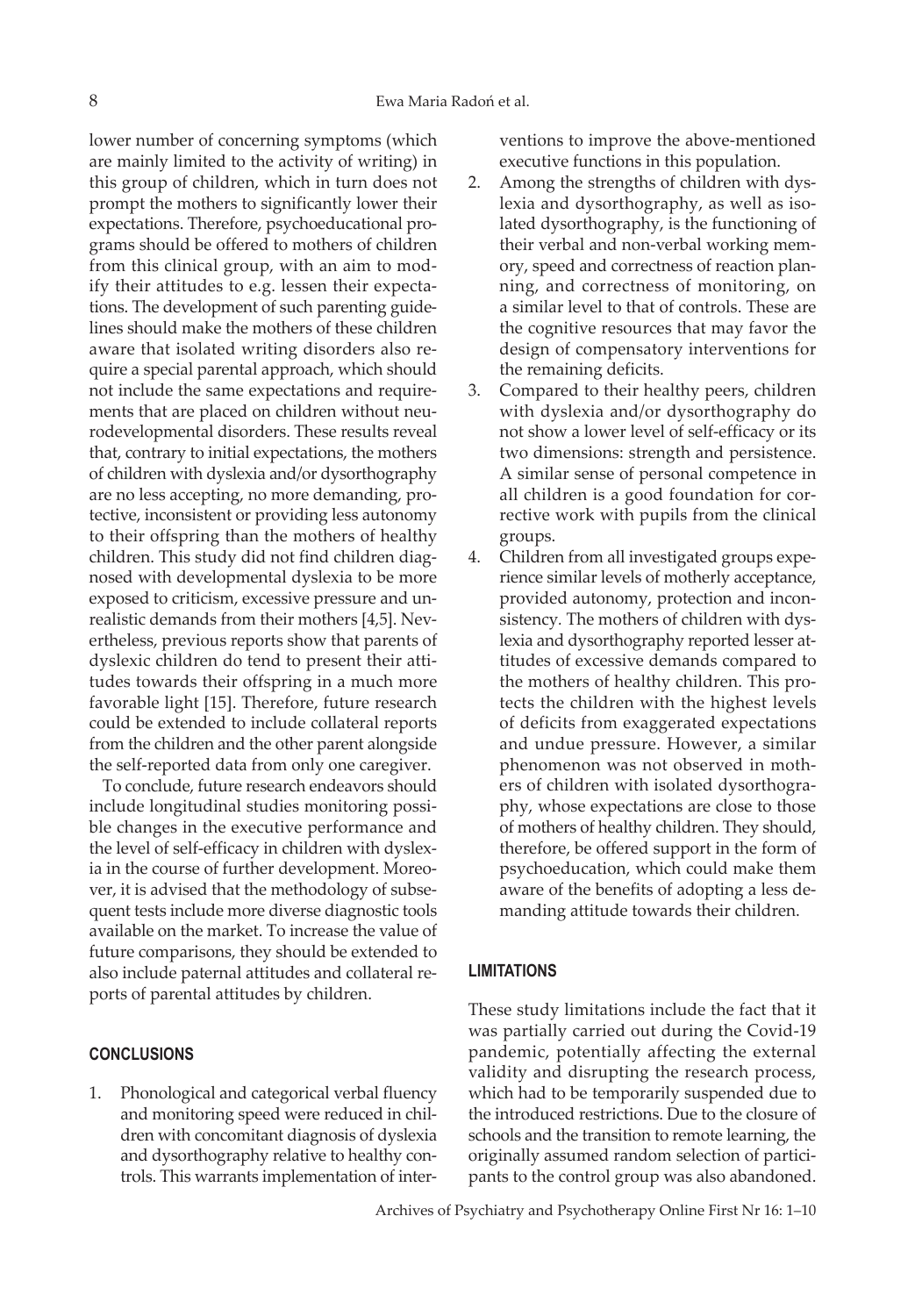Therefore, the conclusions of this study cannot be generalized to the general population.

## **REFERENCES**

- 1. Moats L, Carreker S, Davis R, Meisel P, Spear-Swerling L, Wilson B. Knowledge and practice standards for teachers of reading. International Dyslexia Association. Professional Standards and Practices Committee; 2010.
- 2. Kupis G. Nowa psychologia dysleksji. Warszawa: PWN; 2019.
- 3. Reiter A, Tucha O, Lange KW. Executive functions in children with dyslexia. Dyslexia. 2005; 11: 116–131.
- 4. Krasowicz-Kupis G. Psychologia dysleksji. Warszawa: PWN; 2013.
- 5. Bogdanowicz M. Specyficzne trudności w uczeniu się czytania i pisania – dysleksja, dysortografia, dysgrafia. In: Pecyna MB, editors. Dysleksja rozwojowa, fakt i tajemnica w diagnostyce psychologiczno-pedagogicznej. Opole: Wydawnictwo Wyższa Szkoła Zarządzania i Administracji w Opolu; 2011. p. 15-59.
- 6. Arslan A. Investigation of relationship between sources of self-efficacy beliefs of secondary school students and some variables. Educational Sciences: Theory and Practice. 2013; 13(4): 1983-1993.
- 7. Bear GG, Minke KM, Manning MA. Self-concept of students with learning disabilities: a meta-analysis. School Psychology Review. 2002; 31(3); 405–427.
- 8. Lackaye T, Margalit M, Ziv O, Ziman T. Comparisons of Self-Efficacy, Mood, Effort, and Hope Between Students with Learning Disabilities and Their Non-LD-Matched Peers. Learning Disabilities Research & Practice. 2006; 21(2): 111–121.
- 9. Kowaluk-Romanek MA. Poczucie własnej skuteczności a stanowienie o sobie uczniów z dysleksją. Lubelski Rocznik Pedagogiczny. 2019; 37(4), 67-78.
- 10. Gindrich P. Psychospołeczne korelaty wyuczonej bezradności młodzieży gimnazjalnej z trudnościami w uczeniu się i zaburzeniami towarzyszącymi. Lublin: Wydawnictwo UMSC; 2011.
- 11. Roid GH, Sajewicz-Radtke U, Radtke BM, Lipowska M. Skale Inteligencji Stanford-Binet, Edycja Piąta. Podręcznik Diagnosty. Gdańsk: PTPiP; 2017.
- 12. Bogdanowicz M, Kalka D, Karpińska E, Sajewicz-Radtke U, Radtke BM. Bateria metod diagnozy przyczyn niepowodzeń szkolnych u dzieci w wieku 10 – 12 lat. Bateria – 10/12. Gdańsk: PTPiP; 2012.
- 13. Borkowska AR, Sajewicz-Radtke U, Lipowska M, Kalka D. Bateria diagnozy funkcji poznawczych PU1. Pamięć – uwaga – funkcje wykonawcze. Gdańsk: PTPiP; 2015.
- 14. Juczyński Z. Skala Kompetencji Osobistej KOMPOS. In: Juczyński Z, editors. Narzędzia pomiaru w promocji zdrowia i psychologii zdrowia. Warszawa: PTP; 2012. p. 95-101.
- 15. Plopa M. Skala Postaw Rodzicielskich. Warszawa: Vizja Press and IT; 2008.
- 16. Horowitz-Kraus T. Pinpointing the deficit in executive functions in adolescents with dyslexia performing the Wisconsin Card Sorting Test: An ERP Study. Journal of Learning Disabilities. 2014; 47(3): 208–223.
- 17. Horowitz-Kraus T, Breznitz Z. Reaction time and accuracy in erroneous vs correct responses among dyslexic and regular readers: From letters to sentences. Dyslexia: An International Journal of Research and Practice. 2011; 17(1): 72–84.
- 18. Cruz-Rodrigues C, Barbosa T, Toledo-Piza CM, Miranda MC, Bueno OFA. Neuropsychological characteristics of dyslexic children. Psicologia: Reflexao e Critica. 2014; 27(3): 539– 546.
- 19. Moura O, Simões MR, Pereira M. Working memory in Portuguese children with developmental dyslexia. Applied Neuropsychology: Child. 2015; 4(4): 237–248.
- 20. Ramus F, Marshall CR, Rosen S, van der Lely HK. Phonological deficits in specific language impairment and developmental dyslexia: towards a multidimensional model. Brain: a journal of neurology. 2013; 136(2): 630–645.
- 21. Varvara P, Varuzza C, Sorrentino ACP, Vicari S, Menghini D. Executive functions in developmental dyslexia. Frontiers in Human Neuroscience. 2014; 8: 1–8.
- 22. Barbosa T, Cruz Rodrigues C, Berlim de Mello C, Cristina de Souza Silva M, Francisco Amodeo Bueno O. Executive functions in children with dyslexia. Arquivos de Neuro-Psiquiatria. 2019; 77: 254–259.
- 23. Hulme C, Snowling MJ. The interface between spoken and written language: developmental disorders. Philosophical transactions of the Royal Society of London. 2013; 369(1634): 20120395.
- 24. Peterson RL, Pennington BF. Developmental dyslexia. Annual review of clinical psychology. 2015; 11: 283–307.
- 25. Gooch D, Snowling M, Hulme C. Time perception, phonological skills and executive function in children with dyslexia and/ or ADHD symptoms. Journal of child psychology and psychiatry, and allied disciplines. 2011; 52(2): 195–203.
- 26. Vukovic RK, Siegel LS. The Double-Deficit Hypothesis: A comprehensive analysis of evidence. Journal of Learning Disabilities. 2006; 39: 25-47.
- 27. Knoop-van Campen C, Segers E, Verhoeven L. Modality and redundancy effects, and their relation to executive functioning in children with dyslexia. Research in Developmental Disabilities. 2019; 90: 41-50.
- 28. Booth JN, Boyle J, Kelly S. Do tasks make a difference? Accounting for heterogeneity of performance of children with reading difficulties on tasks of executive function: findings from a meta-analysis. British Journal of Developmental Psychology. 2010; 28(1): 133-176.
- 29. Menghini D, Finzi A, Carlesimo GA, Vicari S. Working memory impairment in children with developmental dyslexia: is it